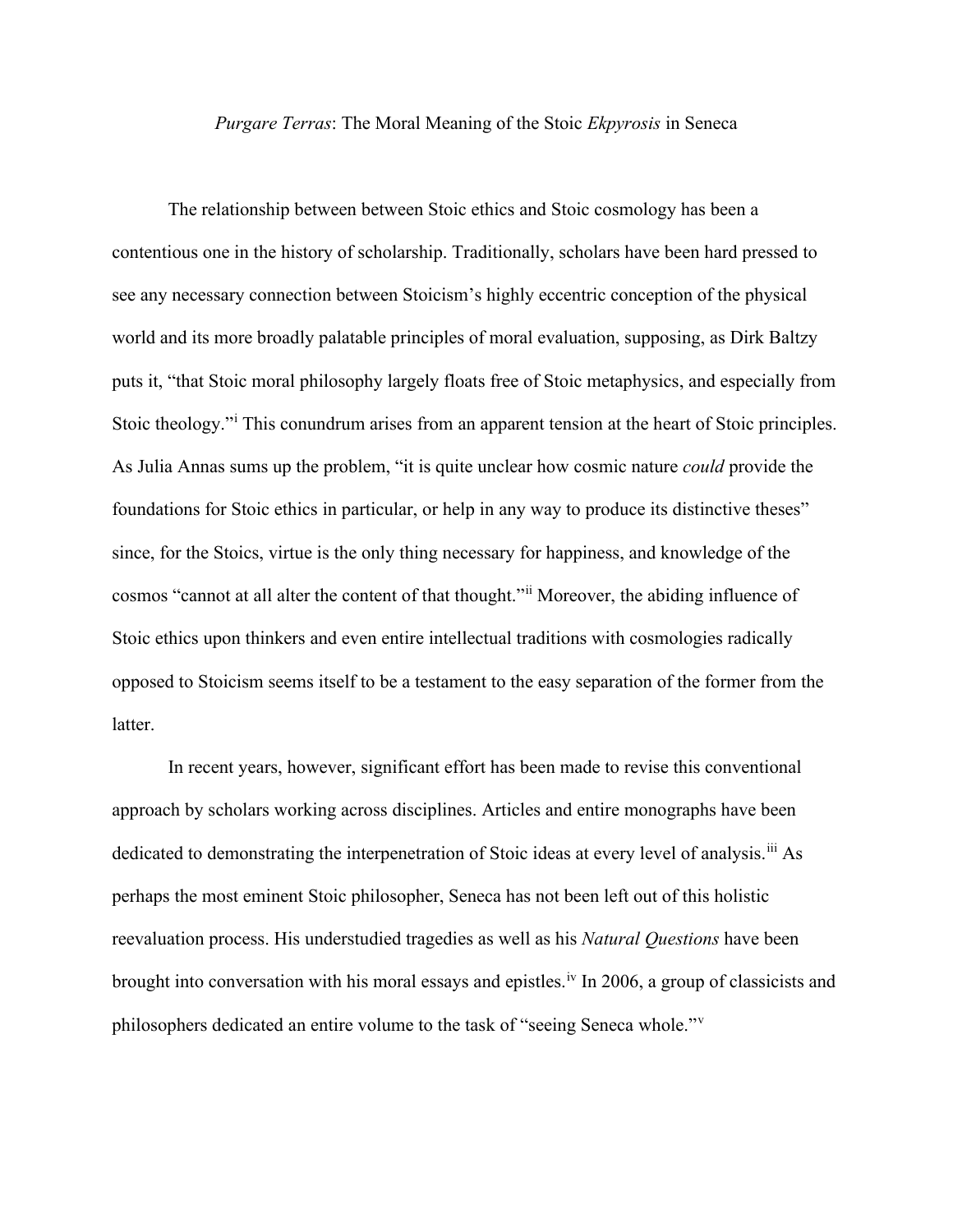In this paper, I wish to contribute to this trend by analyzing the Stoic physical doctrine of the *ekpyrosis—*the natural and periodic self-destruction of the cosmos by fire—in light of Senecan moral psychology. Contrary to the assertions of traditional scholarship that "there seems to be no reason within Stoic doctrine which would require a periodic purification and regeneration of the universe," for Seneca at least, the nature and function of cosmic destruction is not at all isolated from ethical concerns, but springs directly from his understanding of moral and psychological healing through the process of purgation.<sup>[vi](#page-2-5)</sup> Across the entirety of Seneca's corpus, the *ekpyrosis* and related apocalyptic events are consistently portrayed in terms, imagery, and metaphors that directly parallel his depiction of the process of personal moral reformation and psychological therapy, suggesting that the same dynamics which govern his understanding of intimate personal behavior reflect his larger conception of the workings of the cosmos as a whole.

## Bibliography

- Annas, Julia. 1993. *The Morality of Happiness*. Oxford: Oxford University Press.
- \_\_\_\_\_, 2007. "Ethics in Stoic Philosophy." *Phronesis* 52 no. 1: 58-87.
- Baltzly, Dirk. "Stoicism." *The Stanford Encyclopedia of Philosophy* (Spring 2019 Edition), Edward N. Zalta (ed.),  $URL =$

<https://plato.stanford.edu/archives/spr2019/entries/stoicism/>.

- Betegh, Gabor. 2003. "Cosmological Ethics in Early Stoicism." *Oxford Studies in Ancient Philosophy* 24: 273-302.
- Bobzien, Susanne. 1997. "Stoic Conceptions of Freedom and their Relation to Ethics." *Bulletin of the Institute of Classical Studies* 41: 71-89.